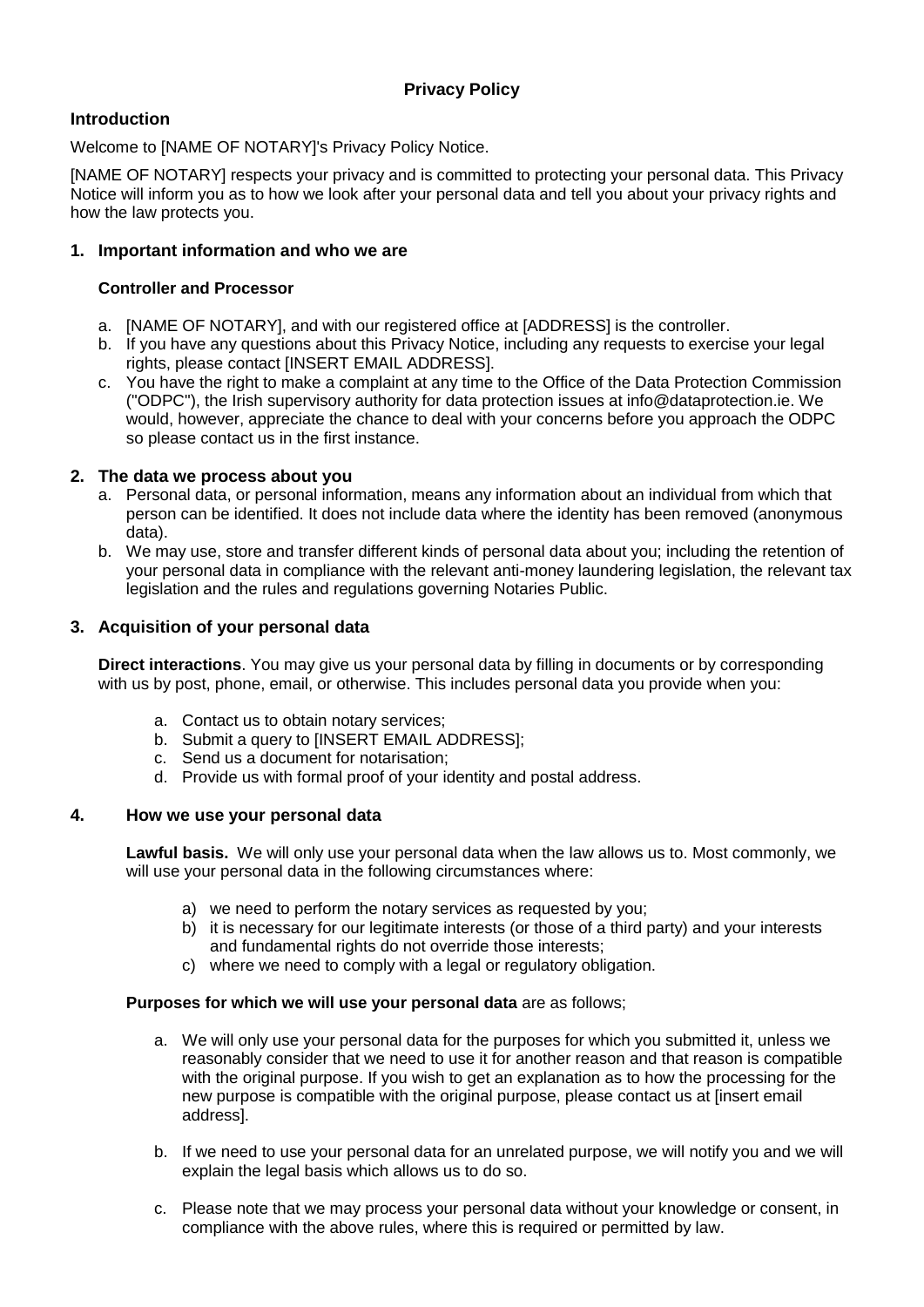### **Disclosures of your personal data**

We may have to share your personal data with the parties set out below;

#### a. **Internal Third Parties**

Employees of the Notary Public that provide IT and system administration services, bookkeeping and marketing services to us.

#### **b. External Third Parties**

- A. service providers based in the EEA who provide IT, hosting, payment and digital marketing services, third party logistic providers, and system administration services;
- B. professional advisers acting as processors including lawyers, bankers, auditors and insurers based in the EEA who provide consultancy, banking, legal, insurance and accounting services; and
- C. the Revenue Commissioners in Ireland (or similar in other jurisdictions), supervisory authorities, regulators and other authorities acting as processors or joint controllers based in Ireland who require reporting of processing activities in certain circumstances.

We require all third parties to respect the security of your personal data and to treat it in accordance with the law. We do not allow our third-party service providers to use your personal data for their own purposes and only permit them to process your personal data for specified purposes and in accordance with our instructions.

### **5. Data security**

We have put in place appropriate security measures to prevent your personal data from being accidentally lost, used or accessed in an unauthorised way, altered or disclosed. In addition, we limit access to your personal data to those employees, agents, contractors and other third parties who have a business need to know. They will only process your personal data on our instructions and they are subject to a duty of confidentiality.

We have put in place procedures to deal with any suspected personal data breach and will notify you and any applicable supervisory authority or other regulator of a breach where we are legally required to do so.

#### **6. Data retention**

- a) We will only retain your personal data for as long as necessary to fulfil the purposes you submitted it for, including for the purposes of satisfying any legal, accounting, or reporting requirements, or to defend legal proceedings connected to the data.
- b) To determine the appropriate retention period for personal data, we consider the amount, nature, and sensitivity of the personal data, the potential risk of harm from unauthorised use or disclosure of your personal data, the purposes for which we process your personal data and whether we can achieve those purposes through other means, and the applicable legal requirements.
- c) We have to keep basic information about you (including Contact and Identity Data) for 6 years.
- d) In some circumstances you can ask us to delete your data: see below for further information or email us at [INSERT EMAIL ADDRESS].
- e) In some circumstances we may anonymise your personal data (so that it can no longer be associated with you) for research or statistical purposes in which case we may use this information indefinitely without further notice to you.

## **7. Your legal rights**

Under certain circumstances, you have rights at law in relation to your personal data, to

A. **Request access:** to your personal data (commonly known as a "data subject access request"). This enables you to receive a copy of the personal data we hold about you and to check that we are lawfully processing it. Normally all this is provided to you at the time the professional service is being provided.